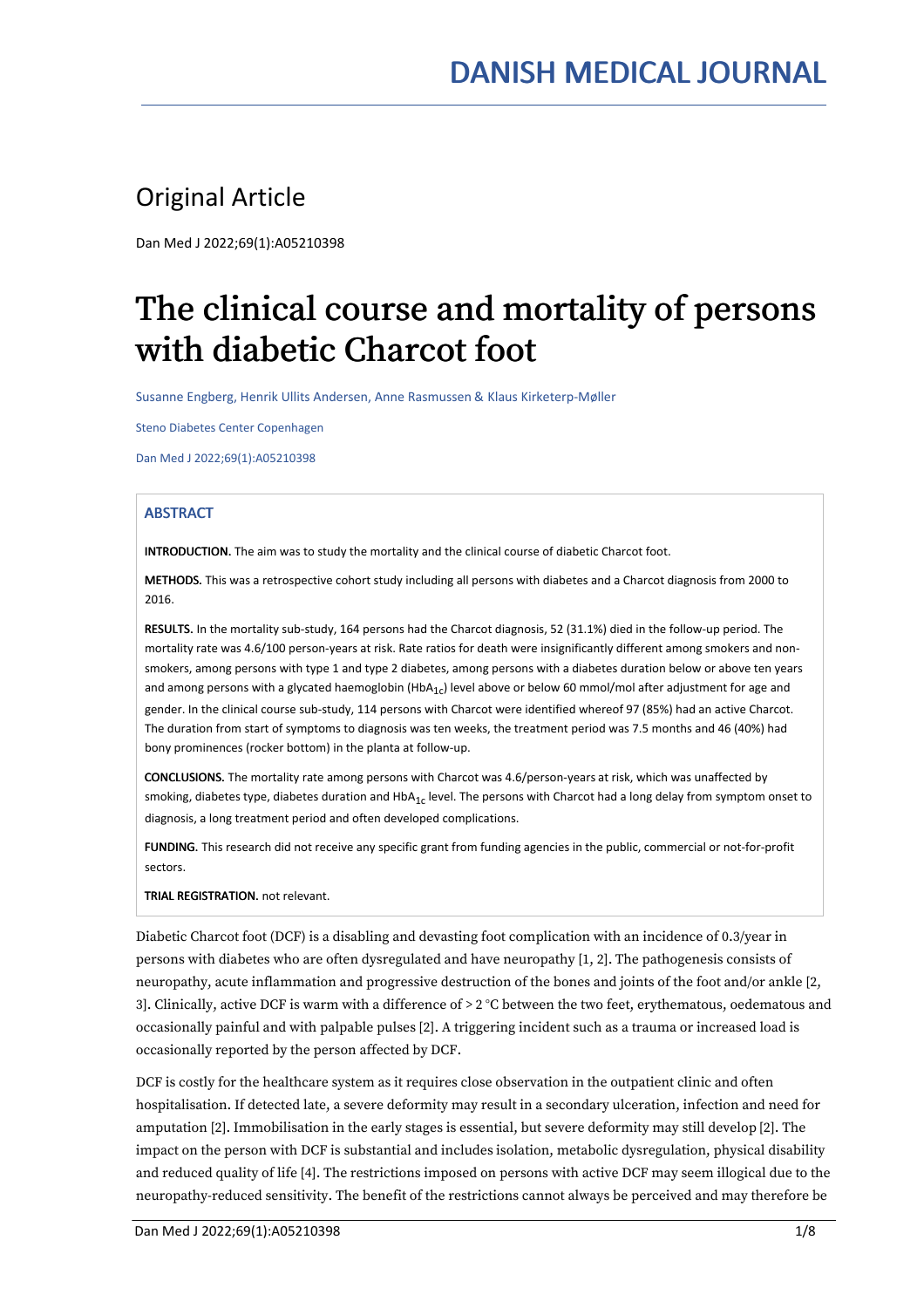regarded as futile by the patient. Thus, even though persons with active DCF and the involved healthcare professionals may share the same objective of clinical remission, their motivation differs.

A recent study has shown a mean mortality of 29% within five years according to studies published since 2007, which is similar to mortality for all reported cancers (31% in five years) [5].

A few recent studies have described the clinical course of DCF. A UK study has explored factors associated with the development and resolution of acute DCF and found that removable off-loading was used more than non removable off-loading [1], even though the total contact cast (TCC) is the gold standard [6]. In a Danish study, 95% of persons with acute DCF were treated with a removable walker for an average duration of 8.3 months [7].

The most common location and deformity of the DCF is in the midfoot. Deformity in this area may cause severe deformity (rocker bottom deformity) [1, 2, 8, 9]. The CDUK study demonstrated that 35% of patientswith DCF had a foot ulcer [1].

The aim of the present study was to determine the mortality among persons with DCF, to compare baseline characteristics of persons with DCF who died or survived in the follow-up period and to study the rate ratio of selected risk factors for mortality among persons with DCF.

Furthermore, we aimed to study the clinical course of DCF with a focus on symptom duration before the diagnosis, the diagnostic process, the localisation of the DCF incident and the development of complications (deformities, recurrence of DCF, a new DCF process on the contralateral foot, foot ulcers and amputations). In addition, we aimed to record retainment of occupation, the ability to exercise/be physically active and marital status at follow-up.

# **METHODS**

This was a retrospective cohort study including all persons with a DCF diagnosis at the Steno Diabetes Centre Copenhagen (SDCC) from 2000 to 2016 in a mortality sub-study. In the clinical course sub-study, persons from 2003 to 2016 with relevant clinical information regarding DCF were included, as relevant data were not retrievable from 2000 to 2003. The study was approved by the Danish Patient Safety Authority.

The Steno Diabetes Centre is an outpatient clinic integrated in public Danish healthcare. In 2000-2016, 3,500 persons with type 1 diabetes and 2,000 persons with complicated type 2 diabetes were followed. Persons with type 2 diabetes were referred from primary care for optimisation of treatment, typically for a 6-12-month period. Those with micro- or macrovascular complications were offered life-long control at the SDCC. In general, persons at the SDCC were representative of people living in Denmark with type 1 diabetes and the 10% most complicated persons with type 2 diabetes. All had a foot examination once a year. In case of neuropathy, loss of sense of vibration, ischaemia, DCF, minor or major amputations or a previous or present foot ulcer, the persons were referred to our multidisciplinary foot clinic [10].

The diagnosis and treatment of DCF was standardised according to national and international recommendations. To diagnose DCF, all patients had their skin temperature measured and an X-ray performed and/or a bone scintigraphy and/or magnetic resonance imaging (MRI). In the first years of the present study, MRI was unavailable. Therefore, the diagnosis was confirmed by a synthesis of clinical appearance, clinical path and supplementary MRI, bone scintigraphy and X-ray. Sprains, uric acid arthritis, fracture, neuropathic pain, infections and other rheumatological disorders were excluded. Once the diagnosis had been established, the DCF was considered active/acute when the temperature difference between the two feet exceeded 2 °C.

The acute phase treatment was immobilisation in a removable cast (RC) (Aircast, DonJoy, USA) with custom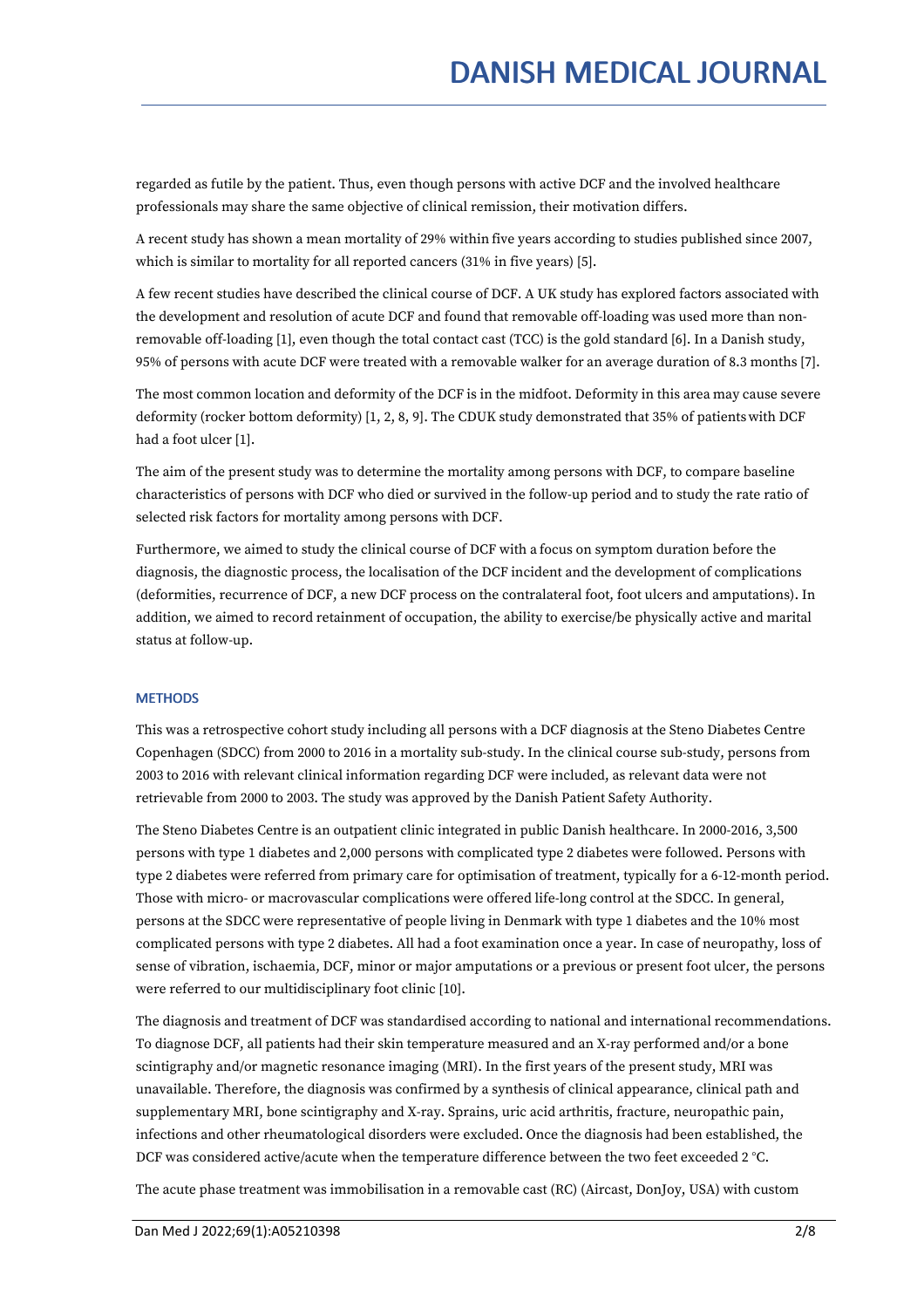made insoles or therapeutic sandals if a RC was not feasible due to physical disability. When the temperature difference between the feet was < 2 °C at two subsequent visits separated by a minimum four-week interval, persons with DCF were offered careful transition from RC to sandals with rocker bottom and custom insoles. Persons with DCF were followed closely in the foot clinic until bespoke footwear had been delivered and approved.

Corrective surgery was considered if conservative off-loading was inadequate for healing of a foot ulcer. Foot infections were treated according to severity: superficial infections in the outpatient clinic, deep infections during admission with surgical drainage and revision, if required. Revascularisation was performed in case of critical ischaemia, if possible. Following healing of the DCF, we recommended lifelong treatment by a primary care podiatrist and a minimum of one annual control in the foot clinic at the SDCC.

Data included information on co-morbidities, symptoms, lifestyle habits, treatment, medication and objective measurements used in daily clinical practice. The basic characteristics and medication from the latest available information at enrolment are displayed in Table 1.

TABLE 1 Baseline characteristics at Charcot diagnosis for the mortality sub-study

- total and divided into deceased and surviving patients.

| <b>Total</b><br>$(N = 164)$ | <b>Deceased</b><br>$(n_{\text{dec}} = 52)$ | <b>Survivors</b><br>$(n_{\rm sur} = 112)$ |
|-----------------------------|--------------------------------------------|-------------------------------------------|
| $56.3 \pm 11.4$             | $61.3 \pm 10.0$                            | $54.0 \pm 11.4*$                          |
| 61                          | 63                                         | 60                                        |
| $25.0 \pm 14.6$             | $24.2 \pm 15.3$                            | $25.3 \pm 14.3$                           |
| $54(46-62)$                 | $40(27-55)$                                | 60 (50-70)*                               |
| 46 (39-54)                  | $35(22-49)$                                | $52(42-61)$ *                             |
| $28.2 \pm 5.8$              | $29.1 \pm 5.4$                             | $27.7 \pm 5.9$                            |
| $138 \pm 20$                | $143 \pm 21$                               | $136 \pm 19$                              |
| $78 \pm 9$                  | $76 \pm 11$                                | $79 \pm 9$                                |
| $70(8.6) \pm 19(1.7)$       | $67(8.3) \pm 19(1.8)$                      | $71(8.7) \pm 19(1.7)$                     |
| $8.2 \pm 1.1$               | $7.9 \pm 1.2$                              | $8.3 \pm 0.9*$                            |
| $93(72-118)$                | $115(88-161)$                              | 85 (69-109)*                              |
| $2.4 \pm 0.9$               | $2.5 \pm 0.9$                              | $2.3 \pm 0.9$                             |
| $31(11-200)$                | $33(11-200)$                               | $31(11-221)$                              |
| 80 (73-86)                  | 81 (67-90)                                 | 79 (71-87)                                |
| 48 (40-55)                  | 54 (39-68)                                 | $45(35-54)$                               |
| $43(36-51)$                 | 48 (34-62)                                 | $41(32-51)$                               |
| 87 (81-92)                  | 85 (72-93)                                 | 88 (81-94)                                |
| $53(45-61)$                 | 42 (29-57)                                 | 58 (48-67)                                |
| $59(51-66)$                 | 71 (57-83)                                 | $53(43-62)$ *                             |
| 69 (61-76)                  | 58 (43-71)                                 | 74 (65-82)*                               |
| 58 (47-69)                  | 48 (30-67)                                 | 64 (49-77)                                |
|                             |                                            |                                           |

ACE = angiotensin-converting enzyme; ARBs = angiotensin receptor blockers; BP = blood pressure; CI = confidence interval; HbA<sub>1c</sub> = glycated haemoglobin; LDL = low-density lipoprotein; NPH = neutral protamine hagedorn;  $Q =$  quartile; SD = standard deviation.

 $\star$ )  $p < 0.05$  compared with deceased.

a) ACE inhibitors. ARBs, diuretics. 8-blockers, calcium channel blockers, moxonidine and/or doxazosine.

b) Simvastatin, atorvastatin, pravastatin and rosuvastatin.

c) Acetylsalicylic acid, clopidogrel, dipyridamole, vitamin K antagonists and non-vitamin K antagonist oral anticoagulants.

d) Insulin aspart, insulin glargine, insulin detemir, insulin degludec, NPH insulin and/or regular insulin.

e) Biguanides, sulfonylureas, dipeptidyl peptidase-4 inhibitors, sodium glucose cotransporter 2 inhibitors and/or glucagon-like peptide-1 analogues. f) Only persons without type 1 diabetes.

Normo-albuminuria was defined as a urine albumin creatinine ratio < 30 mg/g. A person may or may not have been treated with angiotensin-converting enzyme inhibitors or angiotensin receptor blockers.

Vibration threshold was measured by biothesiometry in volts using Bio-Thesiometer (USA) on the tip ofthe first toe. Persons were grouped according to a vibration threshold > 25 V and > 50 V.

Foot ulcers were classified as neuropathic, neuro-ischaemic or critically ischaemic ulcers.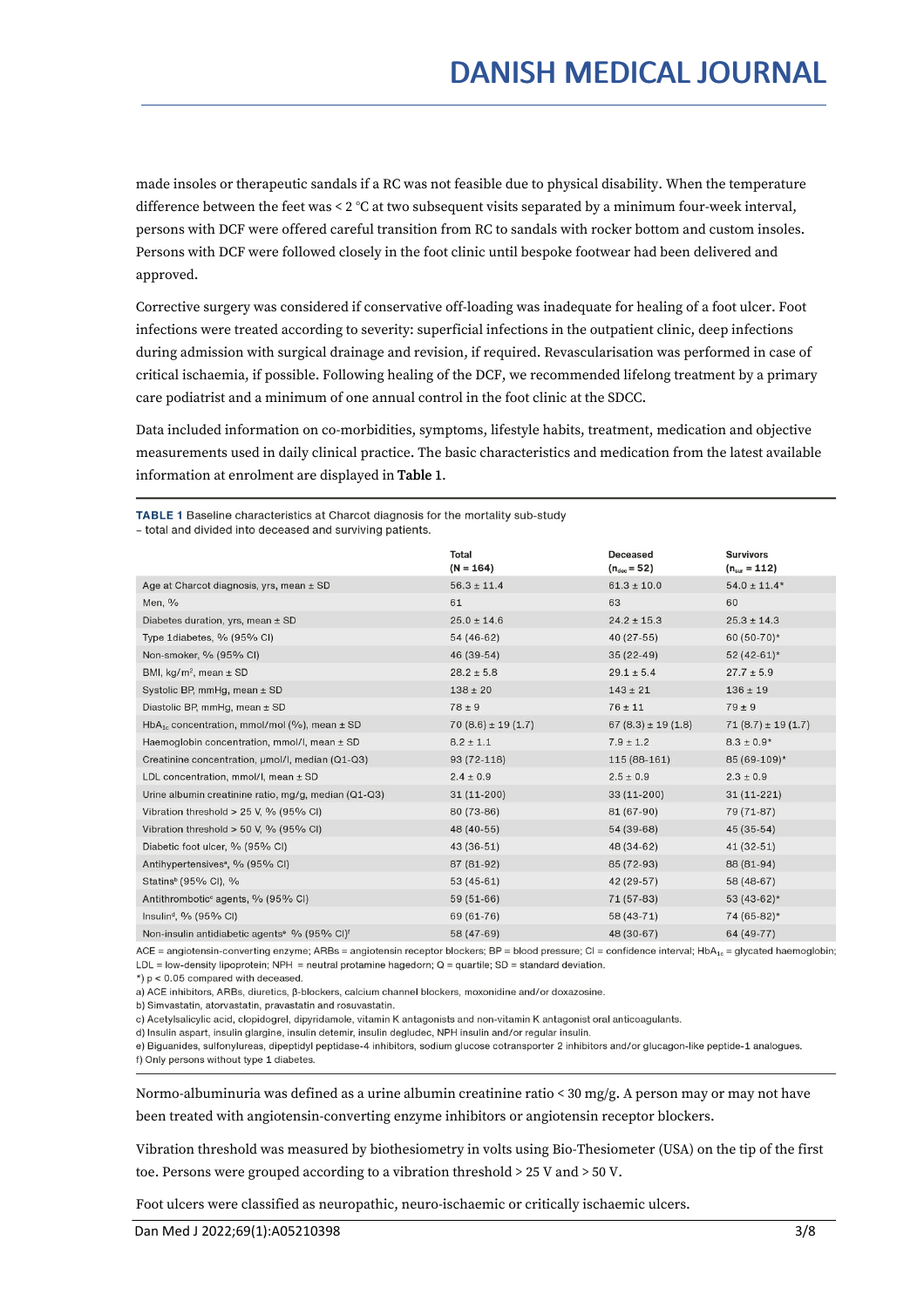Information on date of death was extracted from the Civil Registration System Registry.

DCF was classified according to Sanders & Frykberg [11], comprising five areas: I.

interphalangeal/metatarsophalangeal joint, II. tarsometatarsal, III. naviculo-cuniform, IV. talonavicular and <sup>V</sup>. calcaneo-cuboid. Similarly, deformity was classified into four categories: no visible deformities, development of a bone prominence in the planta (rocker bottom foot), dislocation of the ankle and a flat foot with a large volume. DCF recurrence was defined as a new incident in the same area; a new DCF was defined as a new incident in another area.

Information on retainment of occupation and marital status was extracted from the medical file.

Exact 95% confidence intervals (CIs) were calculated for percentages and compared between groups using  $\chi^2$ tests or Fisher's exact test, as appropriate. The Wilcoxon rank sum test was used to compare group differences for continuous variables. Statistical analyses were conducted using SAS Enterprise Guide 7.1 (SAS Institute, Cary, NC, USA).

Mortality rates were estimated by dividing the number of outcomes by person-years at risk. Years at risk were calculated as the time difference between date of entry and date of exit. Date of entry was the date when DCF was diagnosed. For deceased individuals, the date of exit was set to the date of death. For survivors, the date of exit was end of study or the date of the last consultation if the person had stopped attending the SDCC. We did not have access to cause of death for the individual deceased persons.

Rate ratios from Poisson regression analyses were adjusted for age and gender.

No allowance was made for multiplicity of statistical tests, an alpha-level of 5% being used throughout.

Trial registration: not relevant.

## **RESULTS**

In the mortality sub-study, 164 persons had the DCF diagnosis and 52 (31.1%) died in the follow-up period (Table 1). Compared with survivors, persons who died were significantly older, less frequently had type 1 diabetes, more often were smokers, had a lower haemoglobin level and a higher creatinine level and were more frequently treated with antithrombotic agents than survivors (Table 1).

The deceased patients lived for 1,973 days (mean, range: 219-4,895), i.e., 5.4 years after their diagnosis. All were followed for a total of 1,122 years, median 6.0 years/person (Q1-Q3 = 3.2-10.0). The mortality rate was 4.6/100 person-years at risk.

Rate ratios for death were not significantly different among persons with a diabetes duration below or above ten years, among persons with type 1 and type 2 diabetes, among smokers and non-smokers, among persons with a glycated haemoglobin (HbA<sub>1c</sub>) level above or below 60 mmol/mol or among persons with or without a diabetic foot ulcer -either in the univariate analyses or after adjustment for age and gender (Table 2).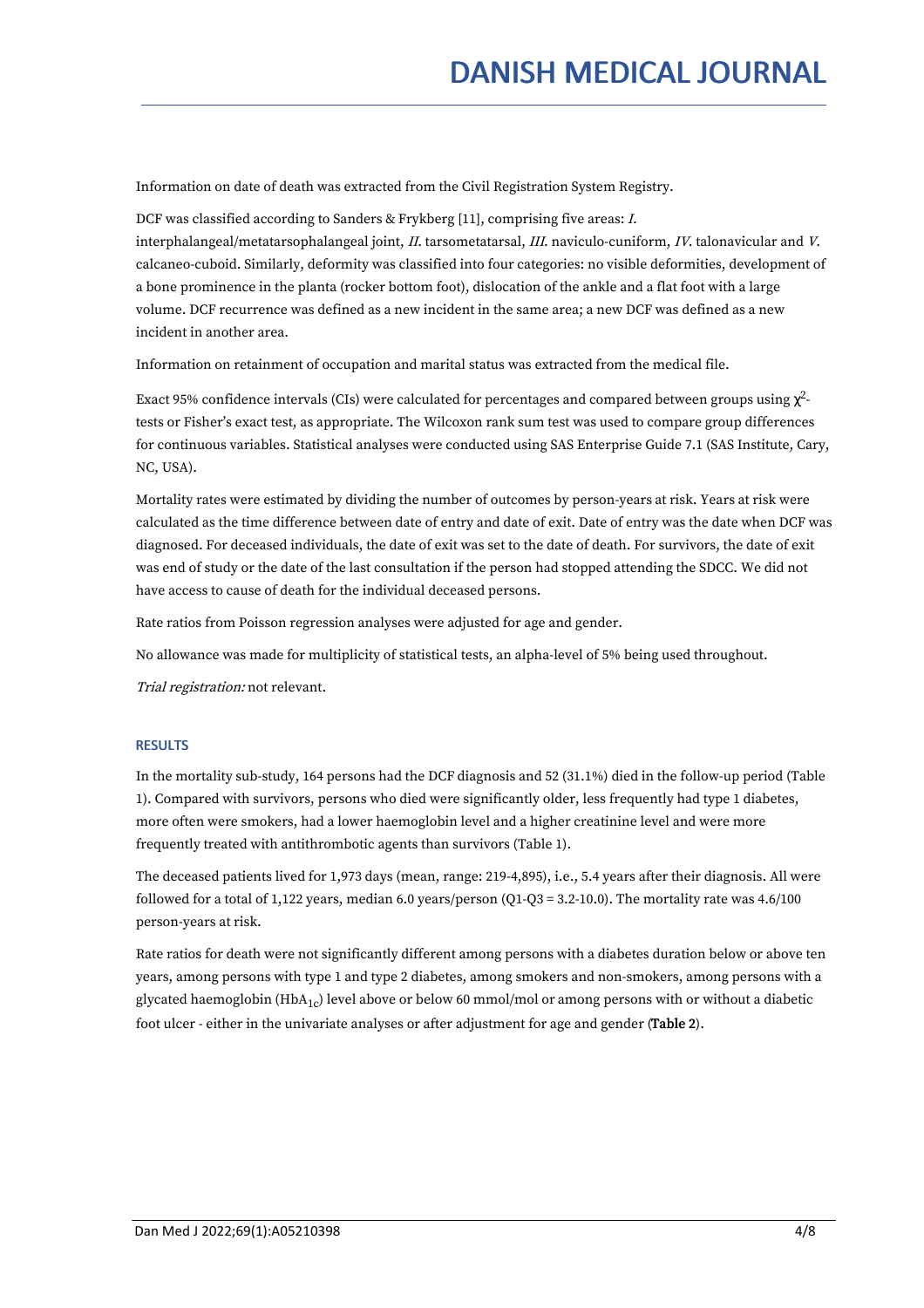#### TABLE 2 Rates of mortality and rate ratios for the mortality sub-study.

|                                                                |                                           | Rate ratio (95% CI) |                             |  |
|----------------------------------------------------------------|-------------------------------------------|---------------------|-----------------------------|--|
|                                                                | Rate per 100 person-years at risk         | unadjusted          | adjusted for age and gender |  |
| Diabetes duration, yrs                                         | $<$ 10: 2.6 versus $>$ 10: 5.2            | $0.49(0.21 - 1.15)$ | $0.53(0.23-1.25)$           |  |
| Diabetes type                                                  | Type 1: 3.9 verus Type $2 +$ other: 6.4   | $0.61(0.35-1.07)$   | $0.84(0.46-1.53)$           |  |
| Smoking                                                        | Yes: 4.8 versus No: 4.6                   | $0.96(0.54-1.69)$   | $1.09(0.61-1.94)$           |  |
| $HbA_{1c}$ concentration, mmol/mol (%)                         | $< 60 (7.6)$ : 4.0 versus > 60 (7.6): 6.2 | $0.63(0.36-1.10)$   | $0.73(0.41 - 1.27)$         |  |
| Diabetic foot ulcers                                           | Yes: 5.8 versus No: 3.9                   | $1.49(0.86 - 2.57)$ | $1.41(0.81 - 2.47)$         |  |
| $Cl =$ confidence interval; $HbA_{1c} =$ glycated haemoglobin. |                                           |                     |                             |  |

In the clinical course sub-study, 114 persons with DCF were identified. The duration from symptom onset to diagnosis was median ten weeks (Table 3).

# **TABLE 3** Clinical results at baseline and follow-up for the clinical course sub-study ( $N = 114$ ).

| Duration of symptoms before diagnosis, wks, median (range)                                | $10(1-51)$ |
|-------------------------------------------------------------------------------------------|------------|
| Diagnosis based on a combination of, n (%)                                                |            |
| X-ray                                                                                     | 80 (70)    |
| Scintigraphy                                                                              | 77 (67)    |
| <b>MRI</b>                                                                                | 21(18)     |
| Localisation of the Charcot incident in 102 (89%) persons: Anatomic Classification, n (%) |            |
| Area I: distal and proximal interphalangeal joint and metatarsophalangeal joint           | 12(10)     |
| Area II: tarsometatarsal joints, Lisfrancs                                                | 47(41)     |
| Area III: naviculo-cunieform joints, talo-navicular joint, calcaneocuboid joint           | 42 (37)    |
| Area IV: ankle joint, subtalar joint                                                      | 14(12)     |
| Area V: calcaneus                                                                         | 8(7)       |
| Number with information on deformities or not, n (%)                                      |            |
| No visible deformities                                                                    | 23(20)     |
| Developed a prominence on the plantar (rocker bottom)                                     | 46 (40)    |
| With a varus or valgus deformity in the hindfoot                                          | 9(8)       |
| With a flat foot with increased volume                                                    | 4(4)       |
| Subtotal                                                                                  | 82 (72)    |
| Persons with a minimum of one recurrence of Charcot, $n$ (%)                              | 12(10)     |
| Persons with a new Charcot incident during follow-up, n (%)                               | 12(10)     |
| Persons with foot ulcers on the Charcot foot during follow-up, n (%)                      | 34(29)     |
| Persons with a major amputation, all due to an infection, $n$ (%)                         | 4(3)       |
| Persons returned to their occupation after the diagnosis of Charcot foot, n (%)           | 22(19)     |
| Persons by marital status after the Charcot had progressed, n (%)                         |            |
| Lived alone                                                                               | 50(44)     |
| Married or had a partner                                                                  | 53(47)     |
| Married and had children still living at home                                             | 9(8)       |
| Subtotal                                                                                  | 112        |

The localisation of the DCF, with most incidents occurring in the midfoot (area II + area III), the complications and other indicators are presented in Table 3.Time from symptom onset includes patient delay, referral delay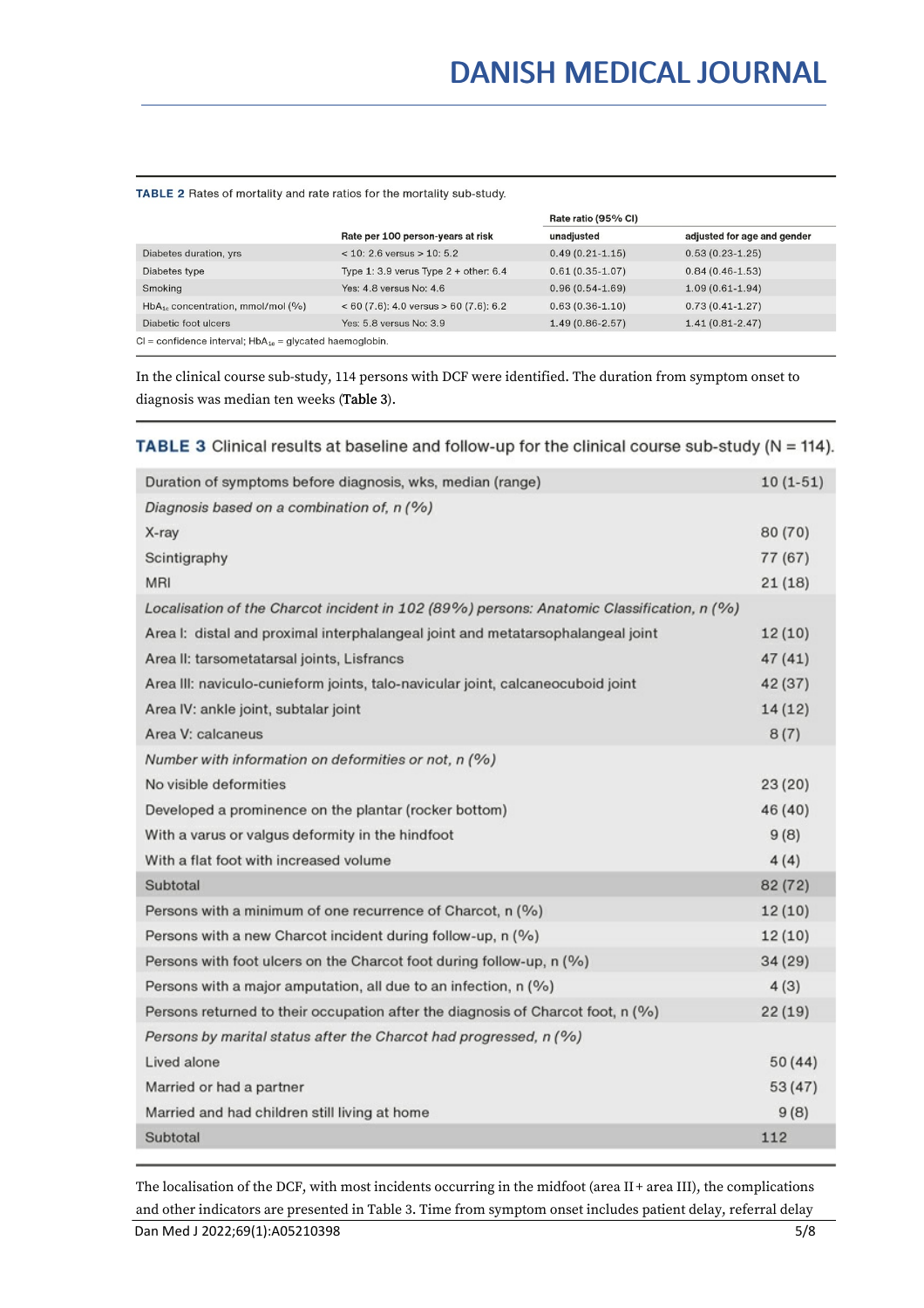and time from presentation of a hot, red and swollen foot in the clinic to confirmation by either bone scintigraphy, MRI or X-ray. Off-loading treatment was initiated at clinical suspicion at presentation in the clinic.

A total of 97 (85%) had an active DCF. DCF triggers included previous fractures, trauma, overloading and previous foot surgery. However, most commonly, the trigger was unknown, but presumably due to neuropathy (data not shown).

The type of insoles used in the cast or sandals was described in 51 (45%) cases.All persons with DCF were offered prescribed footwear for prevention of foot complications when their DCF had healed. A total of 37 (32%) persons were recommended exercising on a bicycle.

# **DISCUSSION**

Our study showed a mortality rate of 4.6/100 person-years at risk (52 (31.1%) died during a median 6.0-year follow-up). Previous studies of DCF patients have reported mortality rates of 50% per 7.88 years [12]; 44.7% after 3.7 years [13], 15% after 40 months [14] and 28% after five years [15]. A study on DCF patients from our clinic covering the period from 1984 to 1994 showed that only two out of 115 persons died during a median 48-month follow-up period [8], and a recent Danish study recorded a 14% five-year mortality rate, which is comparable to that of persons with diabetes in general [7]. The difference in mortality may be explained by different proportions of persons with type 1 diabetes, different age groups, different diabetes durations and different complication statuses; even so,our study found no significant difference in mortality rate between persons with type 1- and type 2 diabetes, between short or a long diabetes duration or between smokers and non-smokers. This may likely be explained by a lack of power in our study. The low mortality rate in our and other Danish studies [7, 8] makes it even more important to reduce the risk of complications to DCF.

Persons with DCF have had a long course with symptoms before their diagnosis. The combination of patient and referral delay may be due to the subtle symptoms due to neuropathy or to the fact that symptoms were misinterpreted as infection, inflammation or trauma. The frequent localisation of DCF in the midfoot (area II + area III) and the fact that 46 (40%) had bony prominences in the planta at the end of the treatmentare in line with findings reported from other studies [1, 2, 5]. One fifth did not develop deformities. Previous studies have shown severe deformities, which are difficult to off-load [2] and the risk of ulceration is high.

In our study, we used the RC even though TCC is the gold standard [16]. Most other centres in Denmark are using RC in the treatment of DCF [7], and Christensen et al. showed that treatment with less restrictive off-loading is safe [17]. The RC affords the person with DCF the possibility of taking a shower without the cast and ofinspecting his or her feet daily. However, the use of RC instead ofthe gold standard (TCC) in this study may have prolonged the treatment period.

Only 22 (19%) (Table 3) returned to their previous occupation. It seems reasonable to inform persons with DCF of this and to include work rehabilitation in their treatment.

The strengths of the present retrospective cohort study include the well-described baseline characteristics, the thorough description recorded during follow-up including information on complications to the DCF (DCF recurrence, occurrence of a new DCF, diabetic foot ulcers and amputation), retainment of occupation and marital status. Furthermore, the long follow-up period with calculation of years at risk was a strength.

The study was limited by lacking information on occupation at baseline, but reported information on retainment of occupation. Furthermore, we had missing data on some of the reported variables.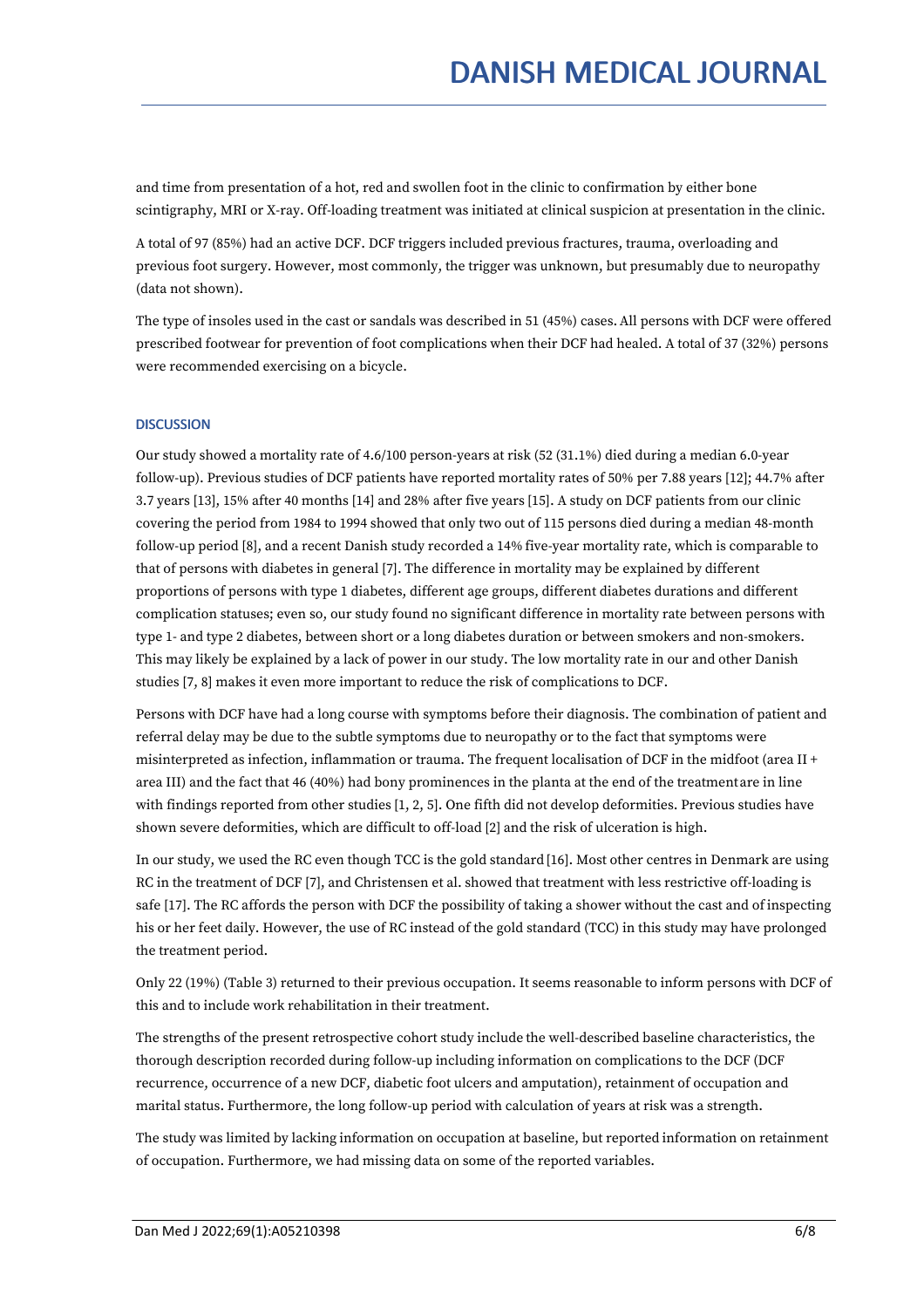## **CONCLUSIONS**

The mortality rate among persons with DCF was 4.6%/person-years at risk, which was unaffected by smoking, diabetes type, diabetes duration and  $\rm HbA_{1c}$  level.

In our study, persons with DCF had a delay from symptom onset to diagnosis, a long treatment period and frequent complications. Persons with DCF typically lived alone and only a few returned to their previous occupation after receiving their diagnosis. Further research is needed to identify risk factors for and prevention of development of deformities.

#### Correspondence Klaus Kirketerp-Møller. E-mail: kkm@dadlnet.dk

#### Accepted 8 November 2021

Conflicts of interest Potential conflicts of interest have been declared. Disclosure forms provided by the authors are available with the article at ugeskriftet.dk/dmj

Acknowledgements The authors express their gratitude to the podiatrists, nurses, physicians and surgeons who treated the persons and registered the relevant clinical information. Furthermore, we thank Twan Manders, Steno Diabetes Centre Copenhagen, Denmark, for extraction of the dataset from the electronic patient record system.

References can be found with the article at ugeskriftet.dk/dmj

Cite this as Dan Med J 2022;69(1):A05210398

#### **REFERENCES**

- 1. Game FL, Catlow R, Jones GR etal. Audit of acute Charcot's disease in the UK: the CDUK study. Diabetologia 2012;55:32-5.
- 2. La Fontaine J, Lavery L, Jude E. Current concepts of Charcot foot in diabetic patients. Foot (Edinb) 2016;26:7-14.
- 3. Johnson-Lynn SE, McCaskie AW, Coll AP et al. Neuroarthropathy in diabetes: pathogenesis of Charcot arthropathy. Bone Joint Res 2018;7:373-8.
- 4. Pakarinen TK, Laine HJ, Mäenpää H et al. Long-term outcome and quality of life in patients with Charcot foot. Foot Ankle Surg 2009;15:187-91.
- 5. Armstrong DG, Swerdlow MA, Armstrong AA et al. Five year mortality and direct costs of care for people with diabetic foot complications are comparable to cancer. J Foot Ankle Res 2020;13:16.
- 6. Rogers LC, Frykberg RG, Armstrong DG et al. The Charcot foot in diabetes. Diabetes Care 2011;34:2123-9.
- 7. Jansen RB, Jørgensen B, Holstein PE et al. Mortality and complications after treatment of acute diabetic Charcot foot. J Diabetes Complications 2018;32:1141-7.
- 8. Fabrin J, Larsen K, Holstein PE. Long-term follow-up in diabetic Charcot feet with spontaneous onset. Diabetes Care 2000;23:796-800.
- 9. Herbst SA, Jones KB, Saltzman CL. Pattern of diabetic neuropathic arthropathy associated with the peripheral bone mineral density. J Bone Joint Surg Br 2004;86:378-83.
- 10. Engberg S, Kirketerp-Moller K, Ullits Andersen H et al. Incidence and predictors of recurrent and other new diabetic foot ulcers: a retrospective cohort study. Diabet Med 2019;36:1417-23.
- 11. Sanders LJ, Frykberg R.The high risk foot in diabetes mellitus. New York: Churchill Livingstone, 1991.
- 12. van Baal J, Hubbard R, Game F et al. Mortality associated with acute Charcot foot and neuropathic foot ulceration. Diabetes Care 2010;33:1086-9.
- 13. Gazis A, Pound N, Macfarlane R et al. Mortality in patients with diabetic neuropathic osteoarthropathy (Charcot foot). Diabet Med 2004;21:1243-6.
- 14. Chaudhary S,Bhansali A, Rastogi A. Mortality in Asian Indians with Charcot's neuroarthropathy: a nested cohort prospective study. Acta Diabetol 2019;56:1259-64.